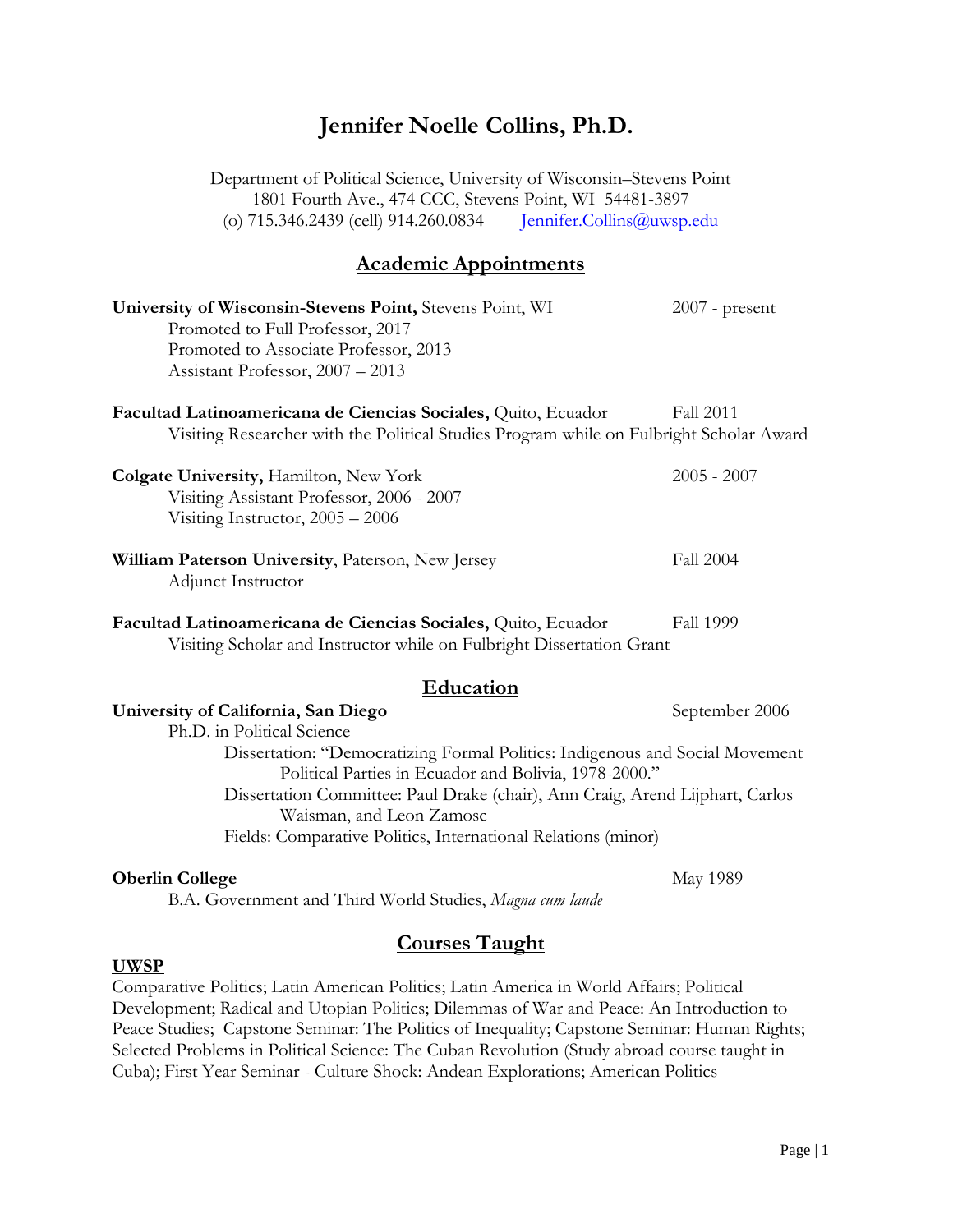### **Colgate University**

Political Change in Latin America; Latin America in World Affairs; Comparative Politics of the Third World; Comparative Democracies

#### **William Paterson University**

Introduction to Politics

### **FLACSO**

State, Nation, and Globalization (MA course, co-taught in Spanish)

# **Publications**

#### **Book Manuscript in Progress**

*Social Movements and Radical Populism in the Andes.* The book is under contract with Lexington Books, a division of Rowman and Littlefield Publishers. Manuscript delivery deadline is December, 2018.

### **Articles and Book Chapters**

- "Ecuador: Change and Continuity After Ten Years of New Left Revolution." In *Latin American Politics and Development, 9th Edition,* Harvey F. Kline, Christine J. Wade, and Howard J. Wiarda, eds. Boulder, CO: Westview Press, 2018.
- "New Left Experiences in Bolivia and Ecuador and the Challenge to Theories of Populism." *Journal of Latin American Studies* 46:1 (February 2014): 59-86.
- "Ecuador: From Crisis to Left Turn." In *Latin American Politics and Development, 8th Edition,* Howard J. Wiarda and Harvey F. Kline, eds. Boulder, CO: Westview Press, 2014.
- **"**Rafael Correa and the Struggle for a New Ecuador." *Global Dialogue* 10 (Winter 2008): 37-47.
- "A Sense of Possibility: Ecuador's Indigenous Movement Takes Center Stage." In *Dispatches From Latin America: On the Frontlines Against Neoliberalism*, Vijay Prashad and Teo Ballvé, eds. Cambridge: South End Press, 2006.
- "Linking Movement and Electoral Politics: Ecuador's Indigenous Movement and the Rise of Pachakutik." In *Politics in the Andes: Identity, Conflict, Reform,* Jo-Marie Burt and Philip Mauceri, eds. Pittsburgh: University of Pittsburgh Press, 2004.
- "Una transición desde las élites hacia una democracia participativa: apuntes sobre el papel emergente de los movimientos sociales en el Ecuador." In *Los Movimientos Sociales en las Democracias Andinas,* Julie Massal and Marcelo Bonilla, eds. Quito: FLACSO, Ecuador – IFEA, 2000.

### **Contributing Editor**

- "Government and Politics: Ecuador." Overview essay & annotations in *Handbook of Latin American Studies, Social Sciences, Vol. 73.* Austin: University of Texas Press, Forthcoming.
- "Government and Politics: Ecuador." Overview essay & annotations in *Handbook of Latin American Studies, Social Sciences, Vol. 71.* Austin: University of Texas Press, 2016, pp. 271-278.
- "Government and Politics: Ecuador." Overview essay & annotations in *Handbook of Latin American Studies, Social Sciences, Vol. 69.* Austin: University of Texas Press, 2014, pp. 266-271.
- "Government and Politics: Ecuador." Overview essay & annotations in *Handbook of Latin American Studies, Social Sciences, Vol. 67.* Austin: University of Texas Press, 2012, pp. 246-251.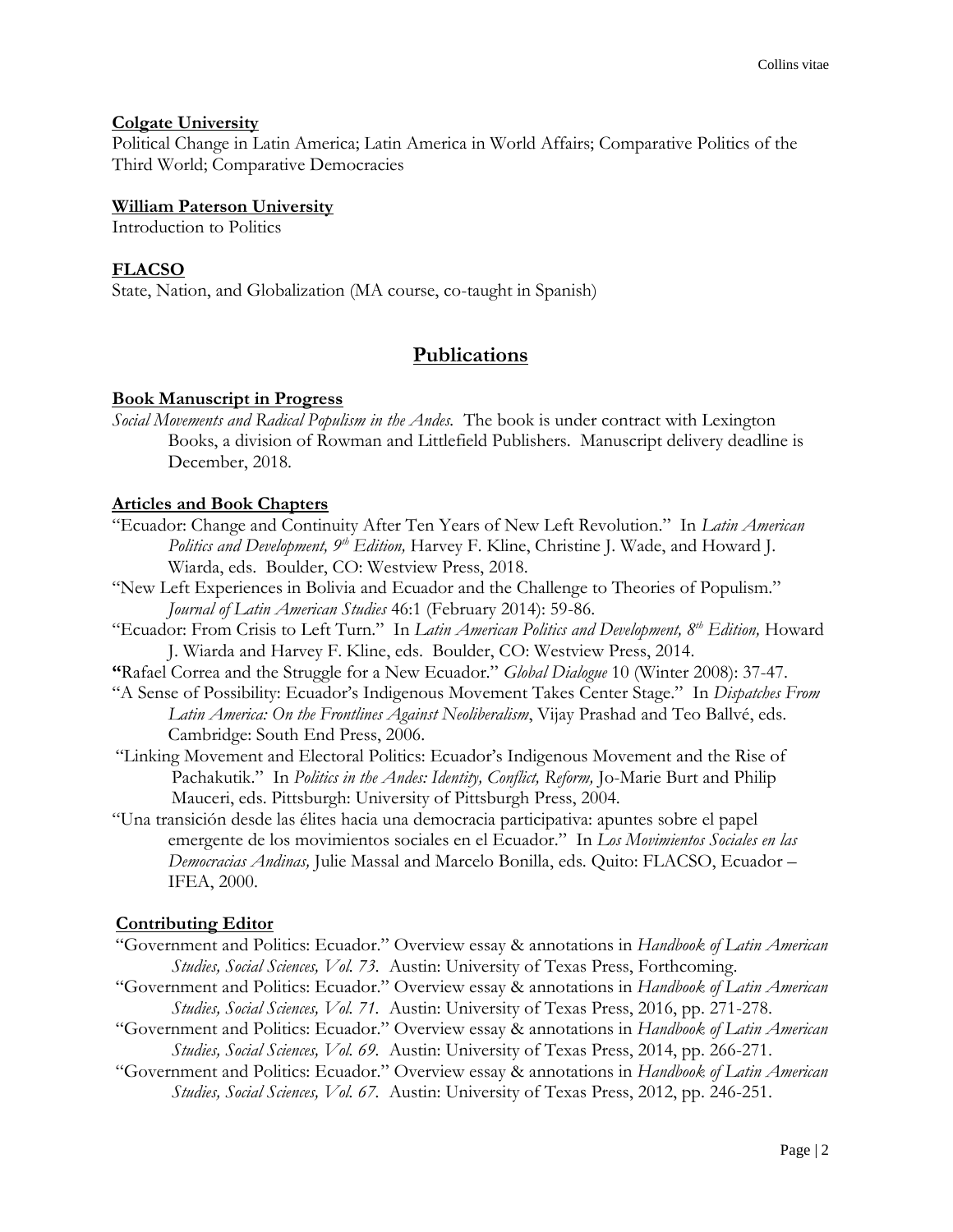### **Online Publications**

- "Country Profile: Bolivia." *Populismus Observatory: Populist Discourse and Democracy.* Aristotle University of Thessaloniki, Greece.<http://observatory.populismus.gr/>
- **"**Reconsidering Populism in Light of the Andean Pink Tide." Published in *Panoramas Newsletter.*  Center for Latin American Studies, University of Pittsburgh. 13<sup>th</sup> Edition, September 2015.
- "'Stalemate' as Counter-Revolution in Bolivia." *North American Congress on Latin America, online edition [\(http://nacla.org\)](http://nacla.org/)* (August 25, 2008).
- "Military-Indigenous Coup Aborted by High Command." *Z Net, online edition*  (*[http://www.zmag.org/znet\)](http://www.zmag.org/znet)* (January 2000).

### **Book Reviews**

*Journal of Latin American Studies* 49: 3 (August 2017). *Ecuador's Environmental Revolutions: Ecoimperialists, Ecodependents, and Ecoresisters* by Tammy L. Lewis (MIT Press, 2016).

- *Journal of Latin American Studies* 44: 3 (August 2012). *Struggles for Local Democracy in the Andes* by John Cameron (First Forum Press, 2010).
- *Latin American Politics and Society* 53:4 (Winter 2011). *Latin America's Left Turns: Politics, Policies, and Trajectories of Change* edited by Maxwell A. Cameron and Eric Hershberg. (Lynne Rienner Publishers, 2010).
- *Latin American Politics and Society* 47:2 (Summer 2005). *Global Environmentalism and Local Politics: Transnational Advocacy Networks in Brazil, Ecuador and India* by Maria Guadalupe Moog Rodrigues (State University of New York Press, 2004).

### **Journalistic Articles and Other Publications**

- "Gains for Campesinos, Stalemate for Cocaleros in Bolivia," NACLA: Report on the Americas 34:3 (November/December 2000), pp. 1-2.
- "Religious education sparks controversy." *Latinamerica Press* 27 (October 1994).
- "Indigenous protests sweep Ecuador: Repeal of new agrarian law sought." *Latinamerica Press* 26:24 (June 30, 1994), pp. 1-2.
- "Gobierno acosado por protestas." *Noticias Aliadas* (February 24, 1994), p. 6.
- "Weaving a Network of Resistance and Power." *Response* (January 1994), p. 1.
- "Ecuadorian teachers hold line in strike." *Latinamerica Press* 25:46 (December 16, 1993), p. 4.
- "Austerity, recession mark Duran first year." *Latinamerica Press* 30:37 (Oct. 14, 1993), p. 3.
- *500 Years: Martyrdom and Hope – Video Study Guide.* Quito, Latin American Council of Churches, 1993.
- *500 Years.* Quito, Latin American Council of Churches. Bulletin of information and analysis on the Columbus Quincentenary. Produced six editions between Aug. 1991 and Jan. 1993.
- "Un ejemplo de macroecumenismo." *Noticias Aliadas* (October 8, 1992).
- "Iglesias evangélicas frente al V Centenario." *Noticias Aliadas* (September 3, 1992).

"Rightest candidates to face-off in Ecuador." *Latinamerica Press* 24:20 (May 28, 1992), p. 1.

"Ecuadorian Indians march to capital." *Latinamerica Press* (April 30, 1992).

- "Latin American Churches and the Quincentenary: A Call to Repentance and Transformation." *New World Outlook,* Vol. LII, No. 1 (September/October 1991).
- *After 500 Years the Journey Home – Video Study Guide*. Quito, Latin American Council of Churches, 1991.
- "Contra Demobilization: Peace at Last?" *Nicaragua Through Our Eyes,* 5:1 (March/April 1990).
- "20-20 Hindsight: Anatomy of the FSLN Defeat." *Nicaragua Through Our Eyes,* 5:1 (Mar./April 1990).
- "Catholic Sisters Killed in *Contra* Attack," *Nicaragua Through Our Eyes,* 5:1 (March/April 1990).
- "International Election Observers & the Nicaraguan Elections," *Nicaragua Through Our Eyes,* 1990.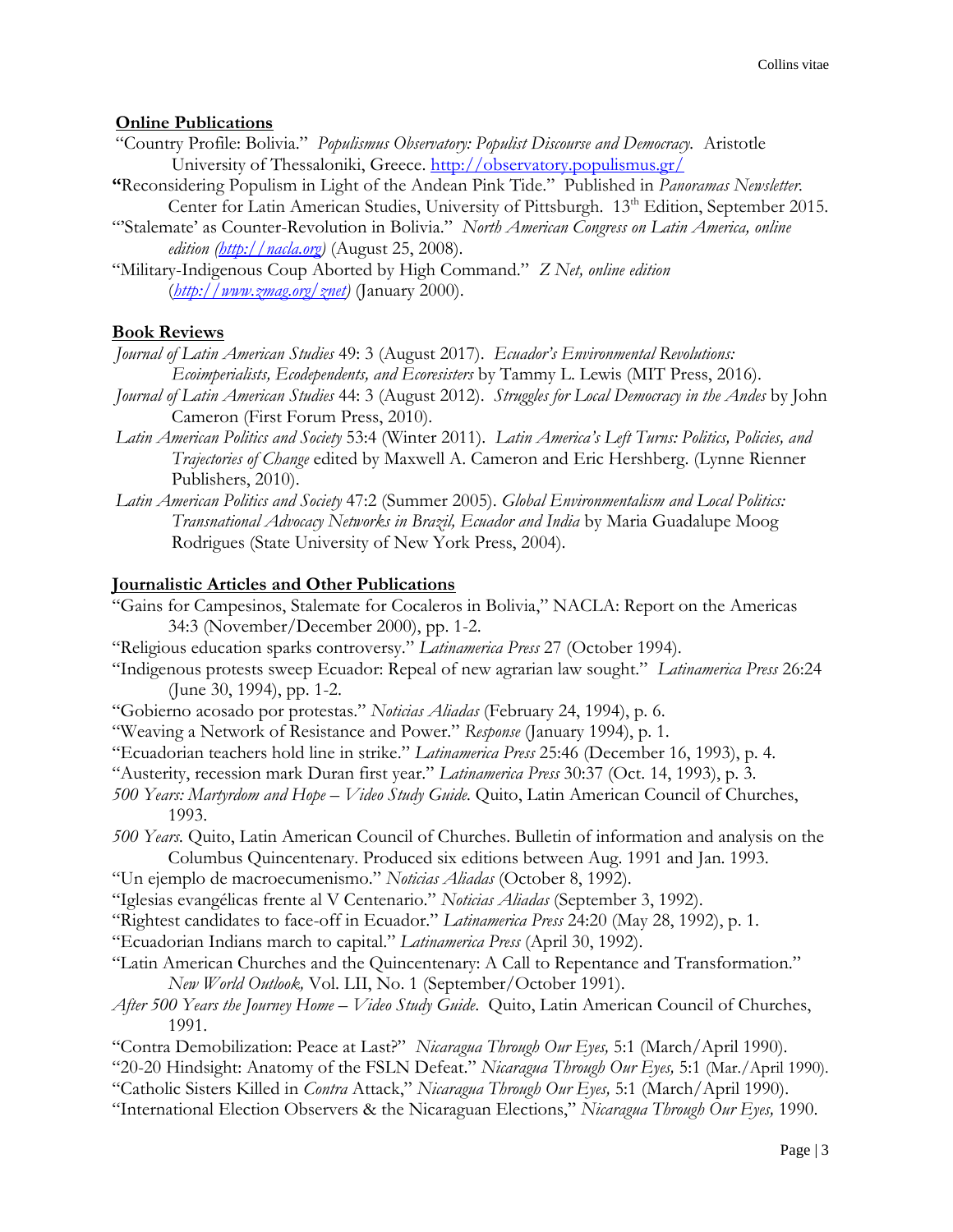### **Conference Papers and Other Presentations**

#### **Professional Conference Paper Presentations**

- "Decay or Consolidation? The Quality of Ecuadorian Democracy After a Decade of Correísmo." Paper presented at the XXXVI International Congress of the Latin American Studies Association. Barcelona, Spain, May 23-26, 2018.
- "Trump & Latin America's Rightward Shift: Will U.S. Hegemony be Re-established?" Paper presented at the Annual Conference of the North Central Council of Latin Americanists. Madison, WI, October 5-7, 2017.
- "Rethinking Populism and the Origins of 'The People' through the Prism of the Ecuadorian and Bolivian New Left." Paper presented at the XXXI International Congress of the Latin American Studies Association, Washington, D.C., May 29 – June 1, 2013.
- "The Rainbow Fades to Green: The Marginalization of Ecuador's Indigenous Movement in Correa's Citizen Revolution." Paper presented at the XXX International Congress of the Latin American Studies Association. San Francisco, CA, May 23-26, 2012.
- "Revolutions in Democracy: Comparing the Role of Indigenous Movements in New Left Paths to Power in Ecuador and Bolivia." Paper presented at the 2010 Congress of the Latin American Studies Association. Toronto, Canada, October 6-9, 2010.
- "Explaining the Timing of Social Movement Involvement in Electoral Politics: The Failure to Thrive of Non-Traditional Parties in Ecuador and Bolivia in the 1980s." Paper presented at the Annual Conference of the North Central Council of Latin Americanists. Simpson College, Indianola, IA, October 1-3, 2009.
- "Consolidating Power after Winning It: How Correa Neutralized the Right and Why Morales has not."Paper presented at the 2009 Congress of the Latin American Studies Association. Pontifícia Universidade Católica do Rio de Janeiro, June 11-14, 2009.
- "Building and Losing Hegemony: A Comparative Analysis of Leftist Efforts to Re-found the State in Ecuador and Bolivia (2005-2008)." Paper presented at the Annual Conference of the North Central Council of Latin Americanists. University of Wisconsin-Whitewater, October 31-November 1, 2008.
- **"**Neoliberalism and the Rise of Indigenous Political Parties in Latin America." Paper presented at the 66th Annual National Conference of the Midwest Political Science Association. Chicago, April 3-6, 2008.
- "False Starts: Bolivian Indigenous-Peasant Movements and Electoral Politics." Paper presented at the XXV International Congress of the Latin American Studies Association. Las Vegas, October 7-9, 2004.
- "The Pachakutik Political Movement and the Strengthening of Ecuadorian Democracy." Paper presented at the Annual Meeting of the American Political Science Association. Philadelphia, August 28-31, 2003.
- "Contesting the Rural Vote: Explaining Pachakutik's Success in the Ecuadorian Highlands."Paper presented at the XXIII International Congress of the Latin American Studies Association, Washington, D.C., September 6-8, 2001.
- "Opening Up Electoral Politics: Political Crisis and the Rise of Pachakutik." Paper presented at the XXIII International Congress Latin American Studies Association. Washington, D.C., September 6-8, 2001.
- "Not for Sale: Barriers to Privatization in a Non-Crisis Case, Ecuador, 1992-1996." Paper presented at the Joint Conference of the Canadian Association for Latin American and Caribbean Studies (CALACS) and the Canadian Association for Mexican Studies (CAMS). Vancouver, British Colombia, March 19-21, 1998.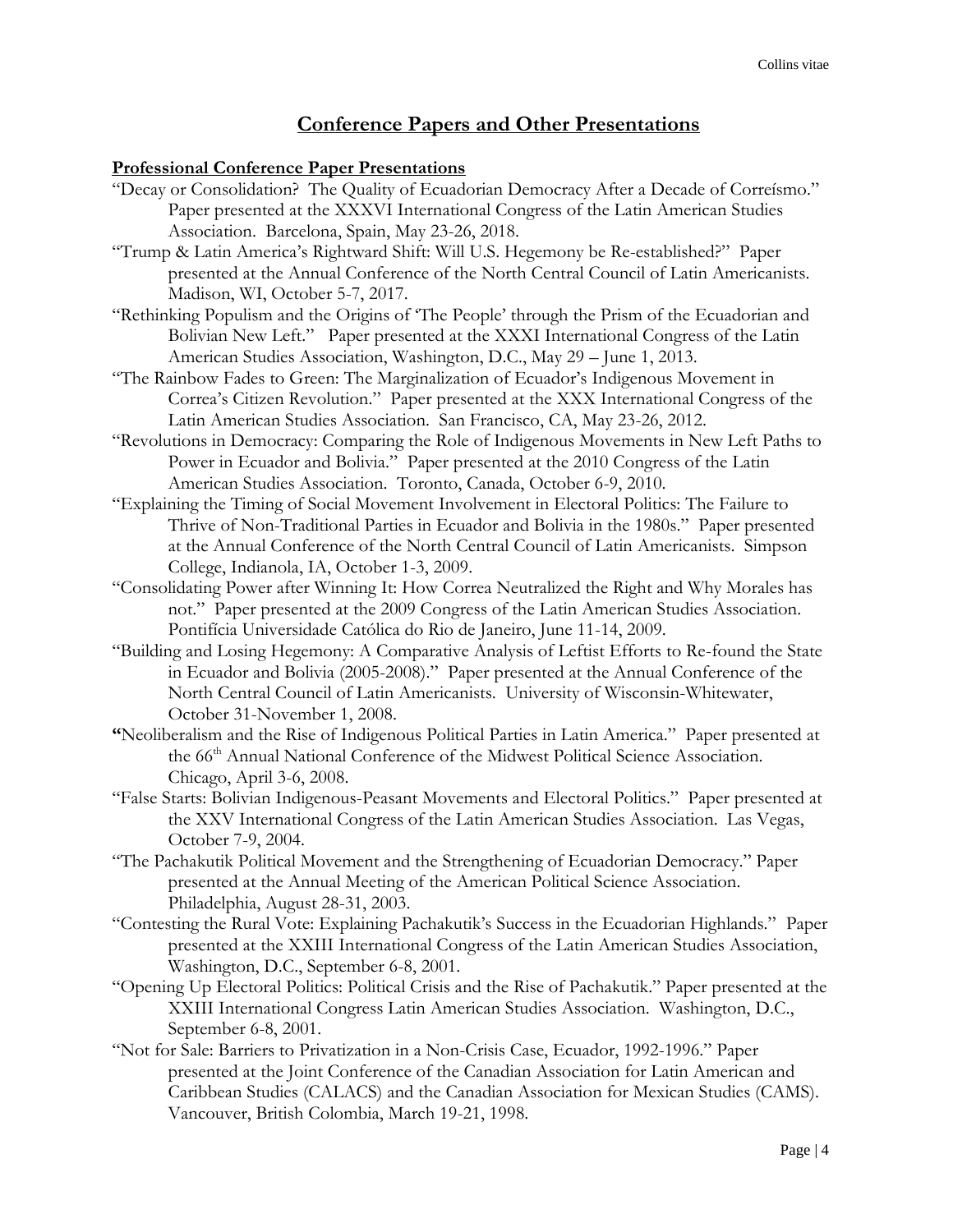### **Invited Academic Presentations**

- "Rebuilding U.S.-Cuba Relations." Talk given together with Dr. Anju Reejhsinghani as part of the Community Lecture Series, UW-Stevens Point, May 9, 2017.
- "The Rise and Retreat (?) of Latin America's Pink Tide." Guest lecture in Anju Reejhsinghani's HIST 249 class on Modern Latin America. UW-Stevens Point, April 25, 2017.
- "Drug Wars in Latin America." Guest lecture in Holly Petrillo's NRES 323 class on International Resource Management. UW-Stevens Point, April 13, 2017.
- "The Pope's Encyclical as a Challenge to Capitalism." Invited panel presentation for "Laudato Si, On Care for Our Common Home: Understanding Pope Francis on Climate Change." UW-Stevens Point, March 2, 2016.
- "Moving Beyond the Monroe Doctrine: The U.S. and Latin American in the 21<sup>st</sup> Century." LIFE Class. UW-Stevens Point, December 2015.
- "The End of the Monroe Doctrine: U.S.-Latin American Relations in the  $21<sup>st</sup>$  Century." Invited presentation for local chapter of League of Women Voters. Stevens Point, April 30, 2015.
- "Nelson Mandela: Giant for Justice." LIFE Class. UW-Stevens Point, December 2014.
- "Martin and Mandela: Giants for Justice." Keynote speaker for Martin Luther King, Jr. Day Community Celebration, sponsored by Justice Works. Stevens Point, January 20, 2014.
- "Dinámicas Actuales de la Participación Política Indígena en el Ecuador, perspectivas desde Morona Santiago y Chimborazo." Research presentation given at FLACSO-Ecuador. Quito, January 10, 2012.
- "Estado y Movimientos Sociales en los Proyectos de la Nueva Izquierda: Comparando las Experiencias de Ecuador y Bolivia." Paper presented in panel discussion at FLACSO-Ecuador. Quito, November 23, 2011.
- "The New Left in Ecuador and Bolivia." Invited lecture given as part of the Summer Teacher Institute organized by Center for Latin American and Caribbean Studies (CLACS) on "The New Left in Latin America." University of Wisconsin-Milwaukee, July 8, 2011.
- "Indigenous Movements and Mobilizations." Invited lecture given as part of the Summer Teacher Institute organized by Center for Latin American and Caribbean Studies (CLACS), on "The New Left in Latin America." University Wisconsin-Milwaukee, July 8, 2011.
- "New Left Efforts to Re-found the State: Constitutional Re-writing in Bolivia and Ecuador under Morales and Correa." Talk given as part of Humanities/L&S Forum. University of Wisconsin-Stevens Point, February 11, 2010.
- "Revolutionary Changes in Democracy?: An Update on Politics in Bolivia and Ecuador Under the Morales and Correa Administrations." Presentation made at the CLACS Regional Faculty Associates 2009 Workshop, "Revolutions in Latin America: Past, Present and Future." University of Wisconsin-Milwaukee, April 25, 2009.
- "Obama and Latin America: The First 100 Days." Presentation part of faculty panel titled, "The First 100 Days: Perspectives on the Obama Administration." University of Wisconsin Stevens Point, April 13, 2009.
- "Breaking the Glass Ceiling in Politics: The Impact of Electoral Laws and Quotas on Female Representation in Legislatures Around the World." Workshop given at the United Council's Women's Leadership Conference. University of Wisconsin Stevens Point, November 14-16, 2008.
- "Social Movement Parties in Power: Evo Morales in Bolivia." Brown-bag research presentation, Colgate University, April 19, 2007.
- "The Crisis of Representation Under Conditions of Economic Scarcity and Neoliberalism." Paper presented at the workshop, *Crisis in the Andes,* Social Science Research Council, University of Chapel Hill, North Carolina, September 10-11, 2001.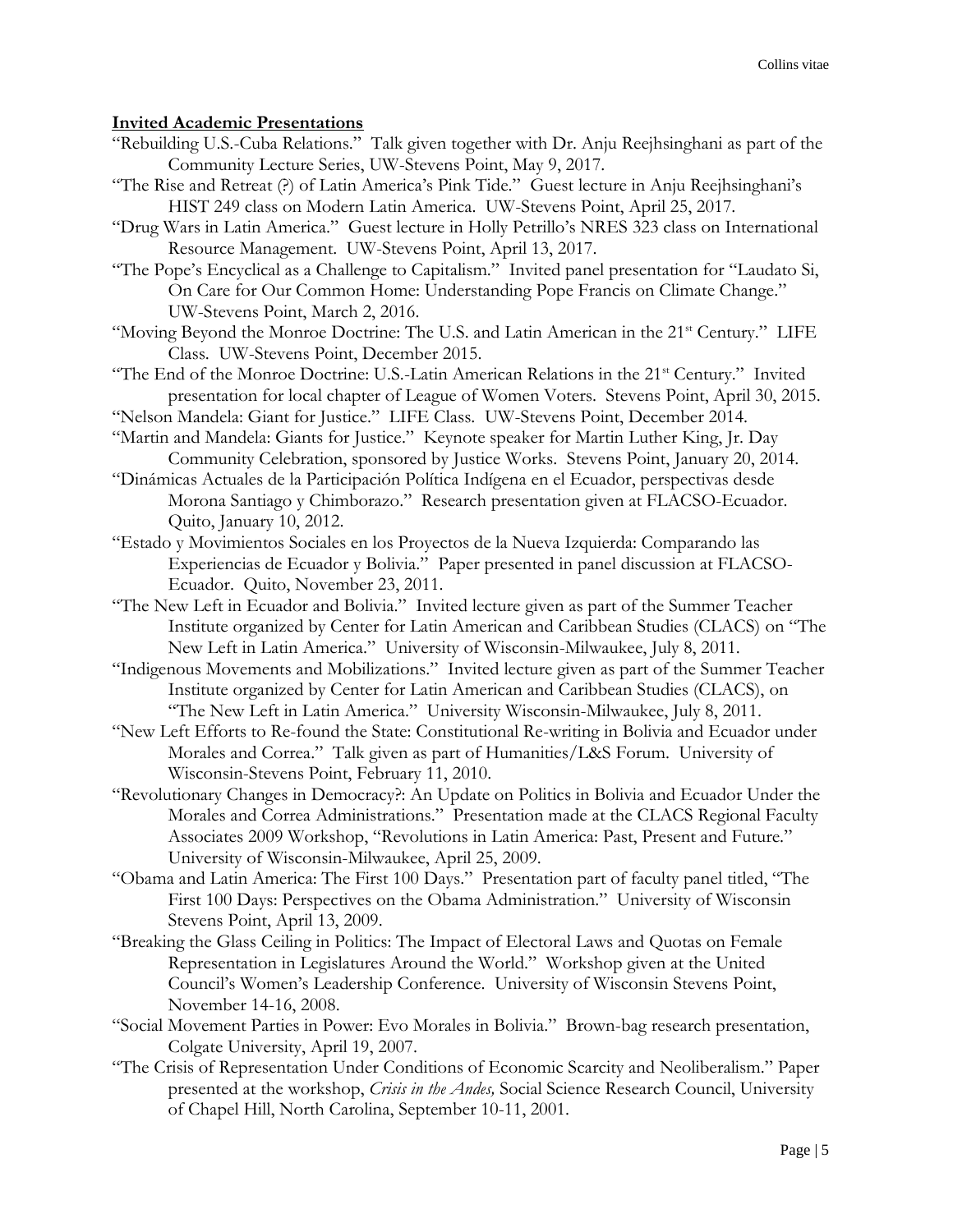"La crisis de la representación formal en el Ecuador y sus implicaciones para los movimientos sociales." Paper presented at the internacional seminar, *Movimientos Sociales, Democracia y Cambio Político en el Área Andina*, Facultad Latinoamericana de Ciencias Sociales (FLACSO), Quito, Ecuador, November 22-23, 1999.

### **Other Public Presentations**

- "UWSP: Frontline in Battle over the Future of Public Higher Education." Presentation made to the Portage County Democratic Party, Stevens Point, WI, April 10, 2018
- "U.S. Authoritarianism and Threats to Shared Governance in the UW System". Participant in panel discussion at the Wisconsin Institute of Peace and Conflict Studies Annual Spring Conference, Edgwood College, Madison, WI, April 6, 2018.
- Introductory remarks and moderation of post-screening discussion of "Latinoamericans: 500 Years of History, Episode 5, Prejudice and Pride." UW-Stevens Point, March 15, 2016.
- "The Wisconsin Idea and Democracy." Invited participant in panel discussion on the Wisconsin Idea, organized by the UW Stevens Point Academic Representation Council (SPARC). UW-Stevens Point, November 19, 2015
- "Origins and Cultural Meanings of Mexico's Day of the Dead Celebration." Invited presentation as part of the Day of the Dead Reception. Edna Carlsten Art Gallery, UW-Stevens Point, October 31, 2015.
- "U.S. Militarism in the 21st Century." Invited presentation at the Catholic Newman Center. Stevens Point, October, 2014.
- "Mucho Más Que Nachos: Celebrating Hispanic Contributions to U.S. Society & Culture." Keynote speaker at the Annual Celebración Latina. UW-Stevens Point, September 2014.
- "Inspiration for Interesting Times: Connecting to Latin America & Struggles at Home." Invited address given at "Celebración Hispana," an annual fundraising dinner put on by the UWSP Latino Student Alliance. UW-Stevens Point, April 16, 2011.
- "Lessons in Development: What the Global South Has to Teach Us." Invited by the Student Government Organization (SGA) to give the "Last Lecture". University of Wisconsin, Stevens Point, May 4, 2010.
- "Development and Disaster Response: Comparing Haiti and Chile." Participated with this presentation in the faculty panel entitled: "Earthquake Disasters in Haiti and Chile: A Panel on Social and Cultural Dimensions." Sponsored and organized by the UWSP Center for the Small City, April 6, 2010.

### **Grants, Honors, Awards**

- Sabbatical grant awarded to finish book manuscript. UWSP, Fall 2017.
- COLS Enhancement Grant. \$1,200.00 awarded to bring chamber music and theatre group, Core Ensemble, to campus to present *Tres Vidas*, 2016.
- COLS Enhancement Grant. \$1,500.00 awarded to bring Pulitzer Prize winning journalist, Sonia Nazario, to campus to offer a public lecture on "The Roots of the Central American Child Migrant Crisis", 2016.
- Fulbright Scholar Award, for semester of research in Ecuador, 2011.
- Excellence in Teaching Award. University of Wisconsin-Stevens Point, 2010.
- University Professional Development Committee Grant, UWSP. \$4,888 awarded to carry out field research in Ecuador, 2010.
- Last Lecture Winner. Awarded by UWSP Student Government Association, 2010.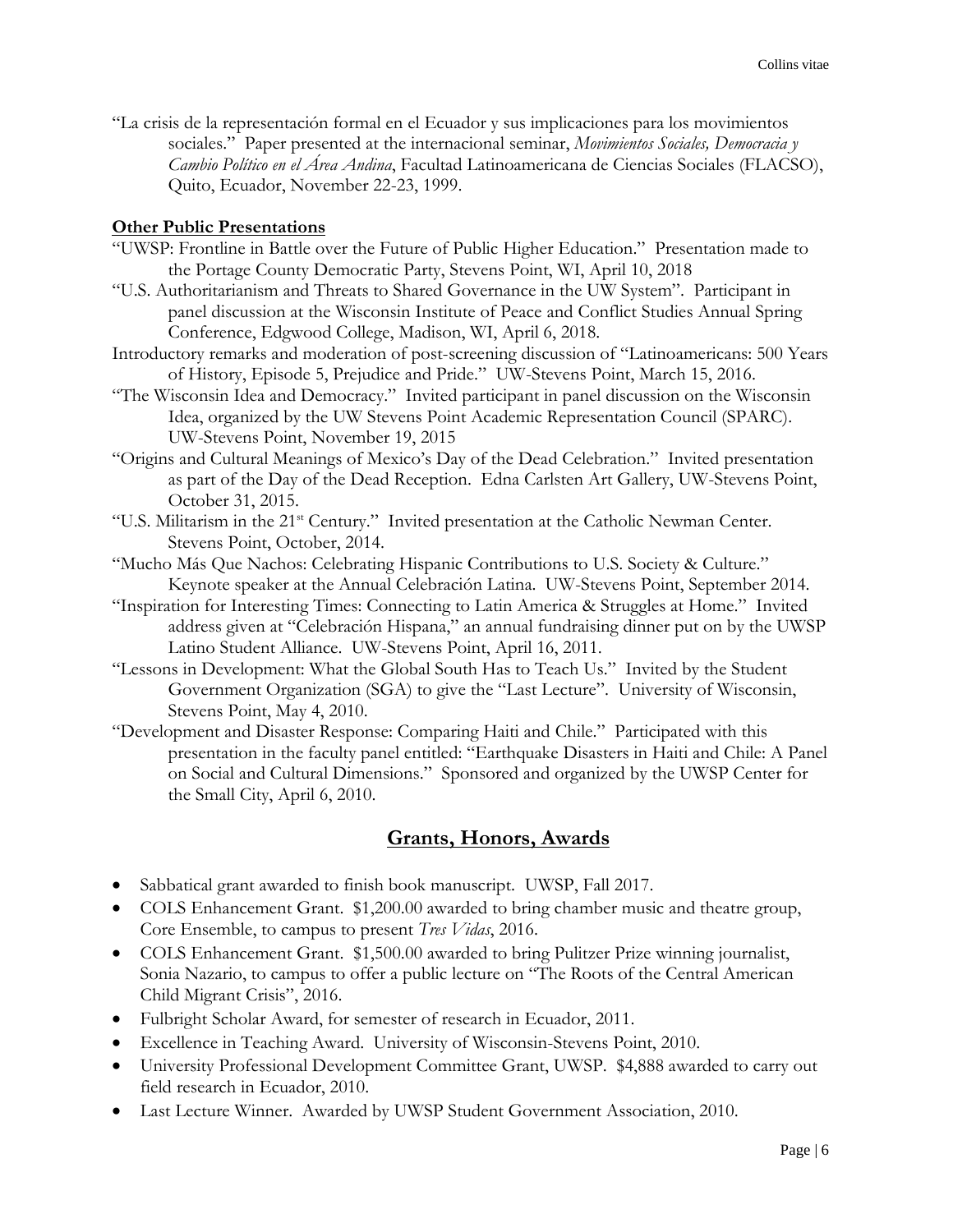- UWSP New Faculty Grant. Award of \$4,179.00 for field research in Bolivia, 2008.
- U.S. Fulbright Fellowship for Dissertation Field Research in Ecuador and Bolivia, 1999-2000.
- Pre-Dissertation Fellowship, Center for Iberian and Latin American Studies, University of California, San Diego, for summer research in Ecuador, 1998.
- Earl Warren Fellowship, Department of Political Science, University of California, San Diego, 1995-1998 and 2001.

# **University and Professional Service**

### **Peer-review of Manuscripts for Academic Journals**

*Perspectives on Politics; Comparative Politics; Latin American Research Review; Journal of Latin American Studies; Latin American Politics and Society; Latin American Perspectives; Third World Quarterly; New Political Science; Studies in Comparative International Development; The Latin Americanist; Journal for the Study of Peace and Conflict.*

### **Peer-review of Book Manuscripts**

*Routledge; Rowman and Littlefield Publishers; CQ Press; Pearson Longman*; CIVICUS Civil Society Index Project (CSI), chapter on Ecuador for inclusion in edited volume.

### **Evaluation of Grant Proposals**

Social Sciences and Humanities Research Council of Canada (SSHRCC).

### **Service on Doctoral Committee**

Read and sat for dissertation defence of Andrés Ortiz Lemus, FLACSO Ph.D. candidate, 2012. Doctoral thesis title: "La sociedad civil ecuatoriana en el laberinto de la Revolución Ciudadana."

### **Offices Held in Professional Organizations**

- Board Member, Wisconsin Institute of Peace and Conflict Studies (WIPCS), 2013-present.
- Board Member, Ecuadorian Studies Section of LASA, 2012-2013.
- Secretary-Treasurer, North Central Council of Latin Americanists (NCCLA), 2009-2011.
- Secretary-Treasurer, Ecuadorian Studies Section of LASA, 2000-2003.

### **University, College, and Department Committee Service**

- Chair of Faculty Council, 2018-2019.
- Vice President for University Relations, UW-Stevens Point Academic Representation Council (UW-SPARC), Fall 2018-Present.
- Faculty Mentor to Campus Compact Student Fellows, 2018-2019.
- Latin American/Caribbean Speakers Series Committee, 2012-2018.
- Faculty Advisor, UWSP Chapter of Political Science Honors Society, Pi Sigma Alpha, 2015-2018.
- Commencement Student Speaker Selection Committee, 2012-2017.
- Chair Search & Screen Committee, tenure-track position in International Relations, 2013-2014.
- Chair Engaged Citizenship for Social Justice Award Committee, 2014.
- Strategic Planning Committee, 2012-2014.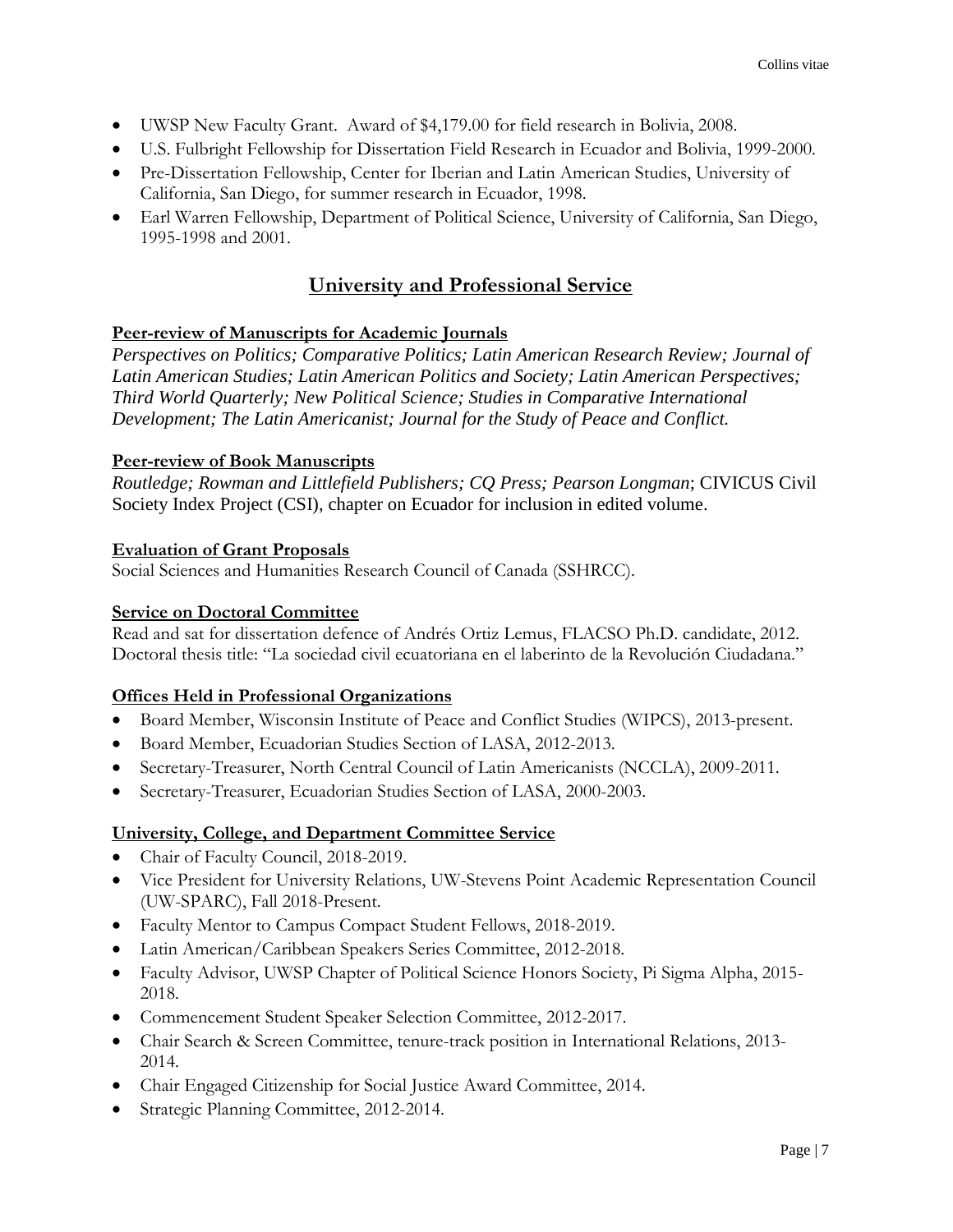- Academy of Letters and Science, 2012-2014.
- Ad-hoc Department Curriculum and Bylaws Revision Committee, 2012-2016.
- Search and Screen Committee for Associate Vice Chancellor for Enrollment Management., 2012.
- Faculty Senate Nominations & Elections Subcommittee, 2010.
- Headed search for interim visiting faculty member, 2010.
- Ad-Hoc Committee on International Studies, 2009.
- Faculty advisor to United Nations Student Organization; accompanied UWSP student delegation to Model UN Conference in New York City, 2008-2010.
- Letters and Science Dean's Advisory Committee, 2008-2010.
- Search Committee for three American Politics positions. Member and Affirmative Action Representative, 2008-2009.
- Political Science Department Assessment Committee, 2008-2015.
- Department of Political Science Ad-hoc Merit Committee, various years.

### **Event and Conference Organizing**

As one of four members of UWSP's Latin American/Caribbean Speakers Series (LACSS), participated in fundraising, organizing, and hosting nine speaking and performance events on campus related to Latin American and Latino Studies since 2012.

One of lead organizers of Wisconsin Institute of Peace and Conflict Studies Annual Faculty and Student Conference. UW-Stevens Point, April 7-8, 2016.

### **Media Appearances**

Several interviews by writers from The Pointer (UWSP student paper) on the 2016 election. Interview with host of The Tuning Fork, 90FM WWSP, on the topic of the Wisconsin Institute for Peace and Conflict Studies (WIPCS). April 14, 2016.

Interviewed by WAOW-TV 9 on Syrian refugee crisis. November 17, 2015.

Interviewed by WAOW-TV 9 on announcement about normalization of U.S.-Cuba relations. December 17, 2014.

Interviewed by Andy Felt for SPARC radio show, 90FM WWSP. November 2013.

Interview for Nei Jing Now Podcast on presidential election, November 2012.

Interviewed by War News Radio (www.warnewsradio.org) on indigenous anti-mining march in Ecuador, April 3, 2012.

Interviewed by Bloomberg News Wire on unionization vote by UWSP Faculty, March 2011.

# **Pedagogical Development**

### **Conferences and Workshops Attended**

- Teaching and Learning Workshop, "Confronting Poverty in Latin America." North Central Council of Latin Americanists (NCCLA). Viterbo U., La Crosse, WI, April 21-22, 2017.
- First Year Seminar Workshop, University of Wisconsin-Stevens Point. Training for future FYS instructors. Stevens Point, August 27, 2012.
- Teaching and Learning Workshop, "Bringing Latin America Home: Using Biography, Autobiography, and Memoirs in the Classroom." North Central Council of Latin Americanists (NCCLA). UW-Milwaukee, April 8-9, 2011.